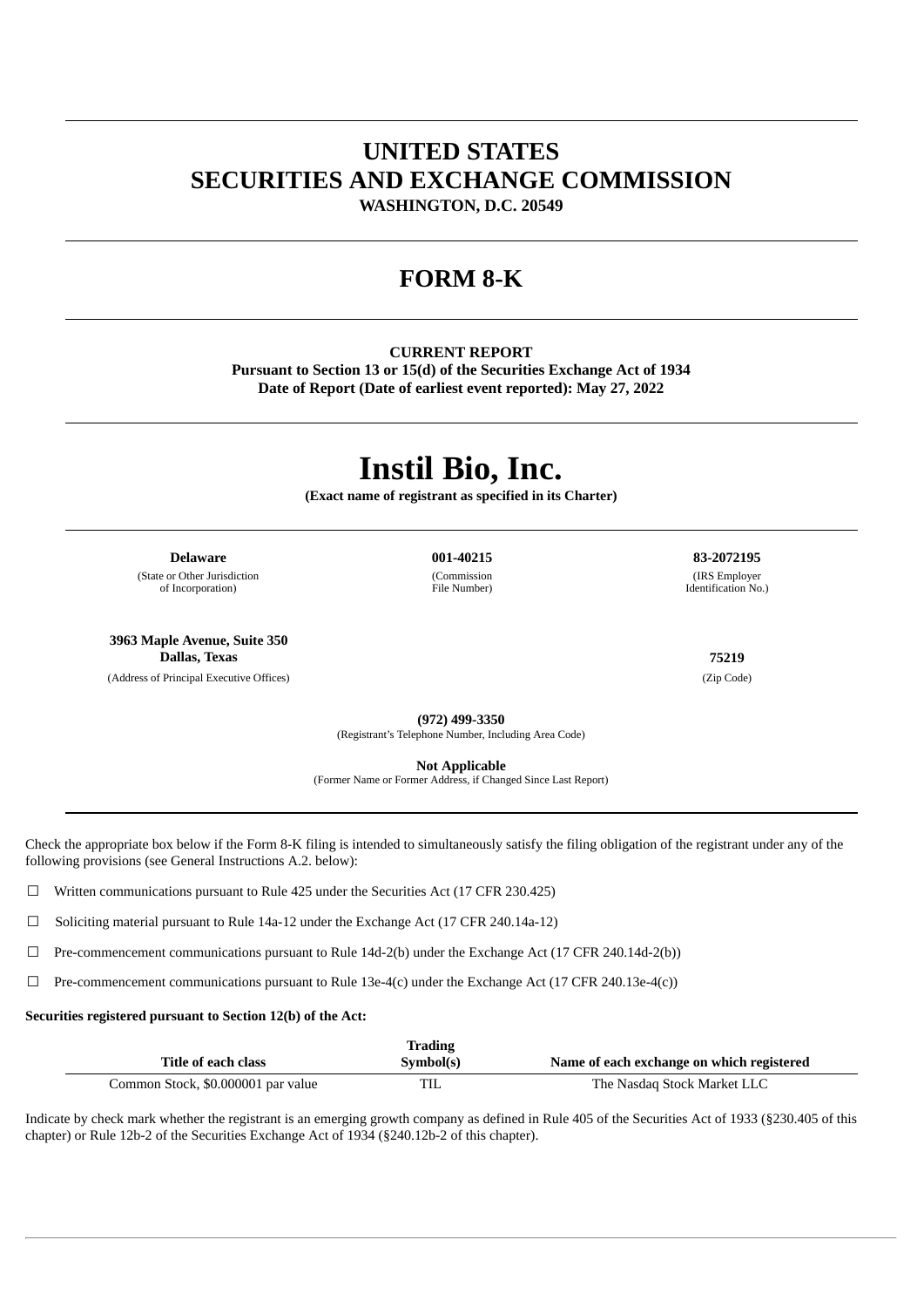#### Emerging growth company  $\boxtimes$

If an emerging growth company, indicate by check mark if the registrant has elected not to use the extended transition period for complying with any new or revised financial accounting standards provided pursuant to Section 13(a) of the Exchange Act. □

#### **Item 8.01 Other Events.**

On May 27, 2022, Instil Bio, Inc. (the "Company") issued a press release entitled "Instil Bio Announces IND Clearance of First CoStAR-TIL program, ITIL-306, Designed To Enhance Activity in the Tumor Microenvironment" The full text of the press release is attached as Exhibit 99.1 to this Current Report on Form 8-K.

#### **Item 9.01 Financial Statements and Exhibits.**

(d) Exhibits

| Exhibit |                                    |
|---------|------------------------------------|
| No.     | Description                        |
| 99.1    | Press release, dated May 27, 2022. |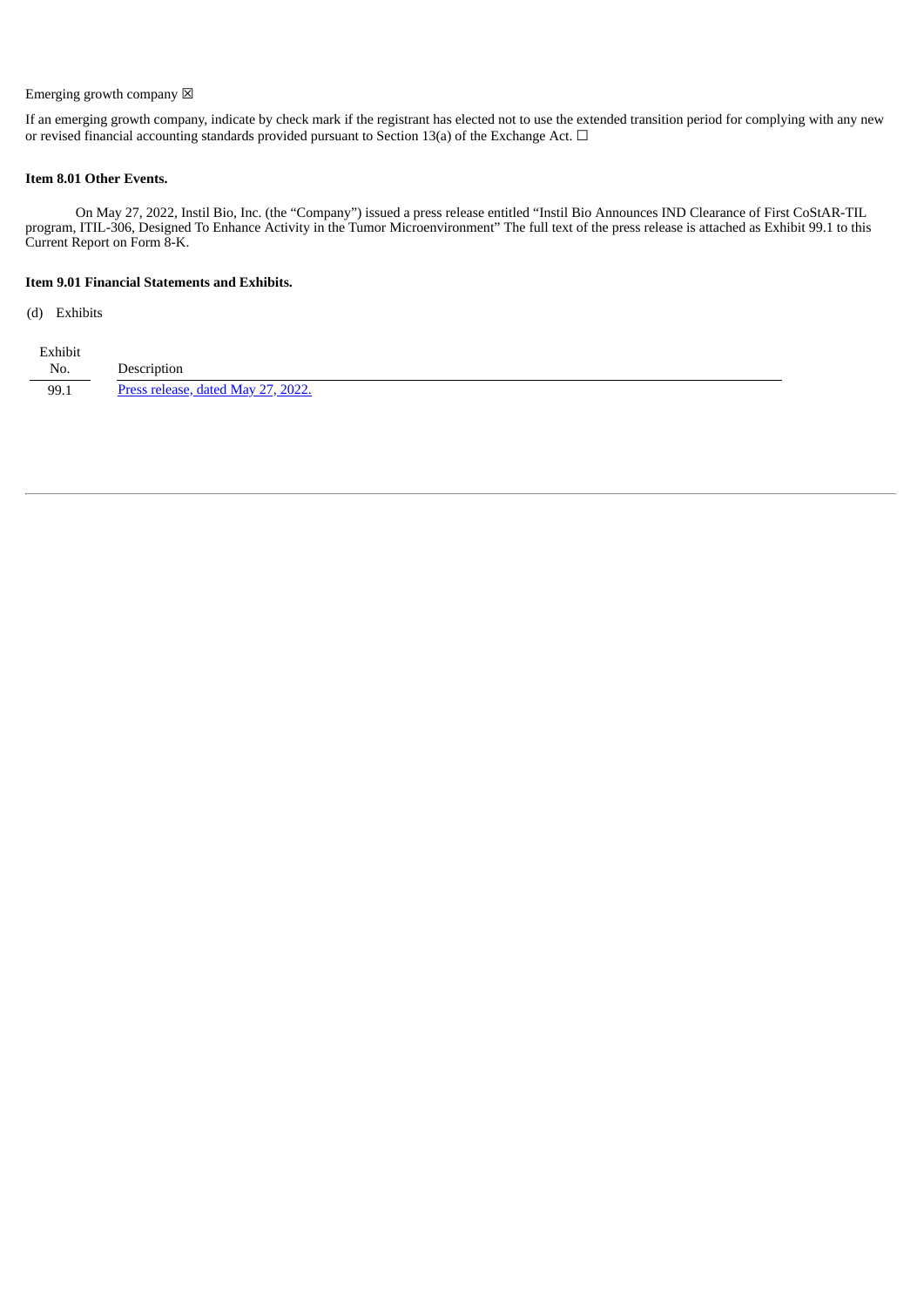#### **SIGNATURES**

Pursuant to the requirements of the Securities Exchange Act of 1934, as amended, the Registrant has duly caused this report to be signed on its behalf by the undersigned hereunto duly authorized.

#### **Instil Bio, Inc.**

Date: May 27, 2022 By: /s/ Sandeep Laumas, M.D.

Sandeep Laumas, M.D. Chief Financial Officer and Chief Business Officer (Principal Financial Officer and Principal Accounting Officer)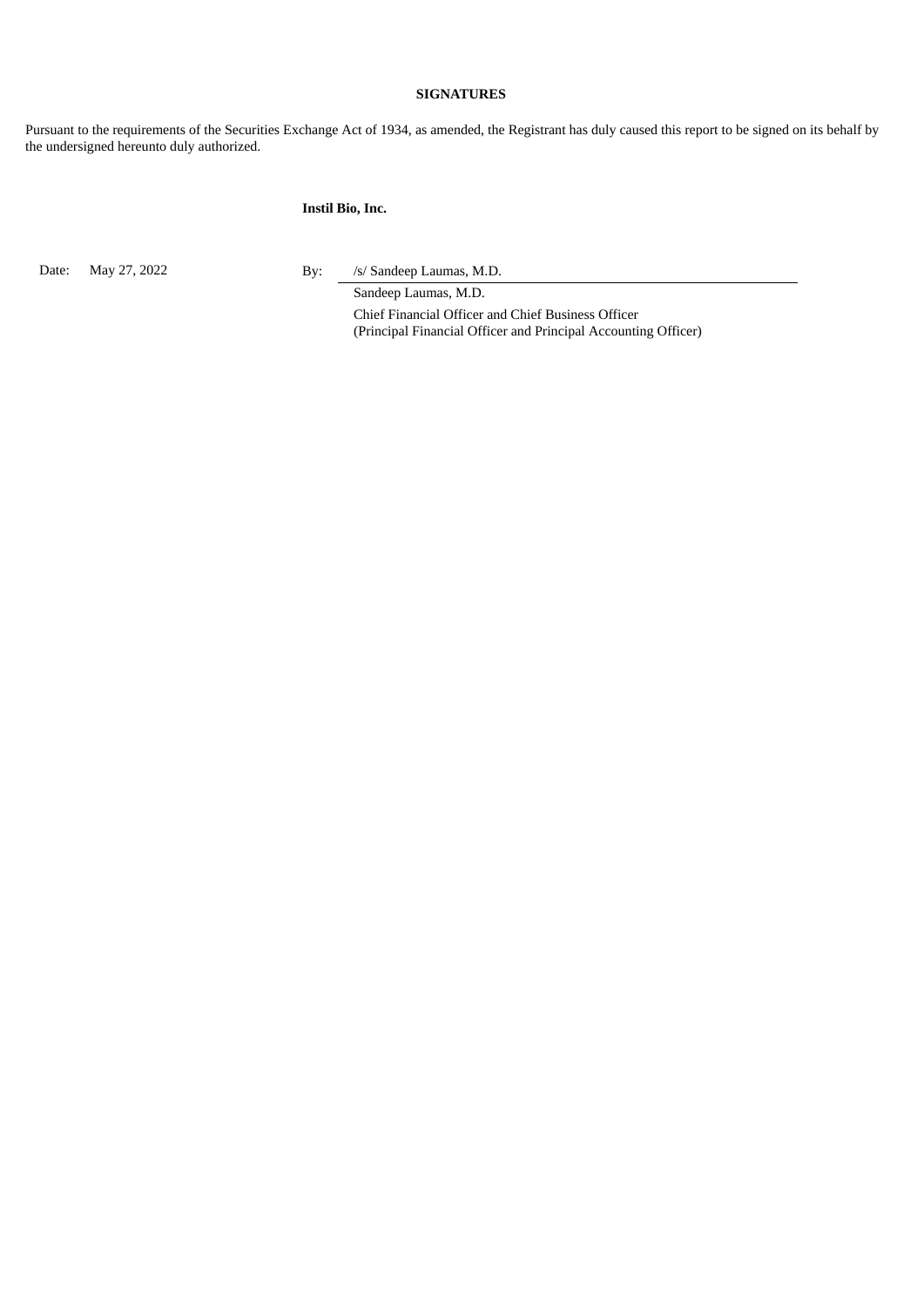

### <span id="page-3-0"></span>**Instil Bio Announces IND Clearance of First CoStAR-TIL program, ITIL-306, Designed To Enhance Activity in the Tumor Microenvironment**

- *FDA granted IND clearance for ITIL-306, Instil's first genetically-engineered CoStAR-TIL therapy for the treatment of NSCLC, RCC, and ovarian cancer*
- Instil to present in vivo data with CoStAR T cells demonstrating enhanced expansion, persistence, and tumor control at *the 2022 ASCO Annual Meeting*

- ITIL-306 Phase 1 clinical study will enroll first patient with NSCLC and feature a regimen free of post-infusion IL-2

**DALLAS, TX, May 27, 2022 (GLOBE NEWSWIRE)** Instil Bio, Inc. ("Instil") (Nasdaq: TIL), a clinical-stage biopharmaceutical company focused on developing tumor infiltrating lymphocyte, or TIL, therapies for the treatment of patients with cancer, today announced IND clearance by the U.S. Food and Drug Administration ("FDA") of ITIL-306, Instil's first genetically-engineered Costimulatory Antigen Receptor TIL (CoStAR-TIL) therapy, as well as the presentation of supporting *in vivo* CoStAR data at the 2022 ASCO Annual Meeting.

"TILs have shown the ability to achieve complete responses in patients with solid tumors that are refractory to approved therapies, making these cells both a meaningful therapy for patients and a platform for innovation and next-generation therapies," said Bronson Crouch, Chief Executive Officer of Instil Bio. "CoStAR is designed to leverage the diversity and tumorspecificity of native TILs while enhancing their anti-tumor activity to improve the efficacy of TILs."

"TIL therapy can be limited by T cell exhaustion, which can be caused by chronic antigen stimulation in the absence of costimulation, conditions often found in the immunosuppressive tumor microenvironment." said Mark Dudley, PhD, Chief Scientific Officer of Instil Bio. "CoStAR is designed to address this challenge by providing synthetic costimulation in the tumor microenvironment to increase proliferative potential and improve the effector function of T cells, which may boost the efficacy of TILs."

ITIL-306 is an autologous TIL cell therapy engineered with a novel and proprietary Co-Stimulatory Antigen Receptor (CoStAR) that is activated by folate receptor alpha (FRα) to provide robust costimulatory signals. CoStAR builds on the key advantages of native TILs, including their polyclonal anti-tumor reactivity, to enhance the cytokine release, cytolytic activity, and proliferation of TILs in the tumor microenvironment. The design of Instil's first-in-human Phase 1 study of ITIL-306 will enroll patients with nonsmall cell lung cancer (NSCLC), ovarian cancer, and renal cell carcinoma (RCC) and will start with a dose of one billion CoStARtransduced TILs. Manufacturing for ITIL-306 will occur at Instil's Tarzana, California manufacturing facility.

"CoStAR was designed to enhance the clinical activity of TILs and expand the reach of TIL therapy into solid tumor indications which have presented challenges for immunotherapy," said Zachary Roberts, MD, PhD, Chief Medical Officer of Instil Bio. "Based on extensive preclinical data supporting a novel mechanism of action lending markedly improved function, proliferation and persistence of CoStAR-expressing cells, we have designed the initial ITIL-306 clinical regimen to feature a significantly reduced dose of lymphodepleting chemotherapy and no post-infusion IL-2, a mainstay of unmodified TIL regimens. We believe these features of the study design are a first for the TIL field and were selected to improve patient safety while maximizing CoStAR's clinical potential."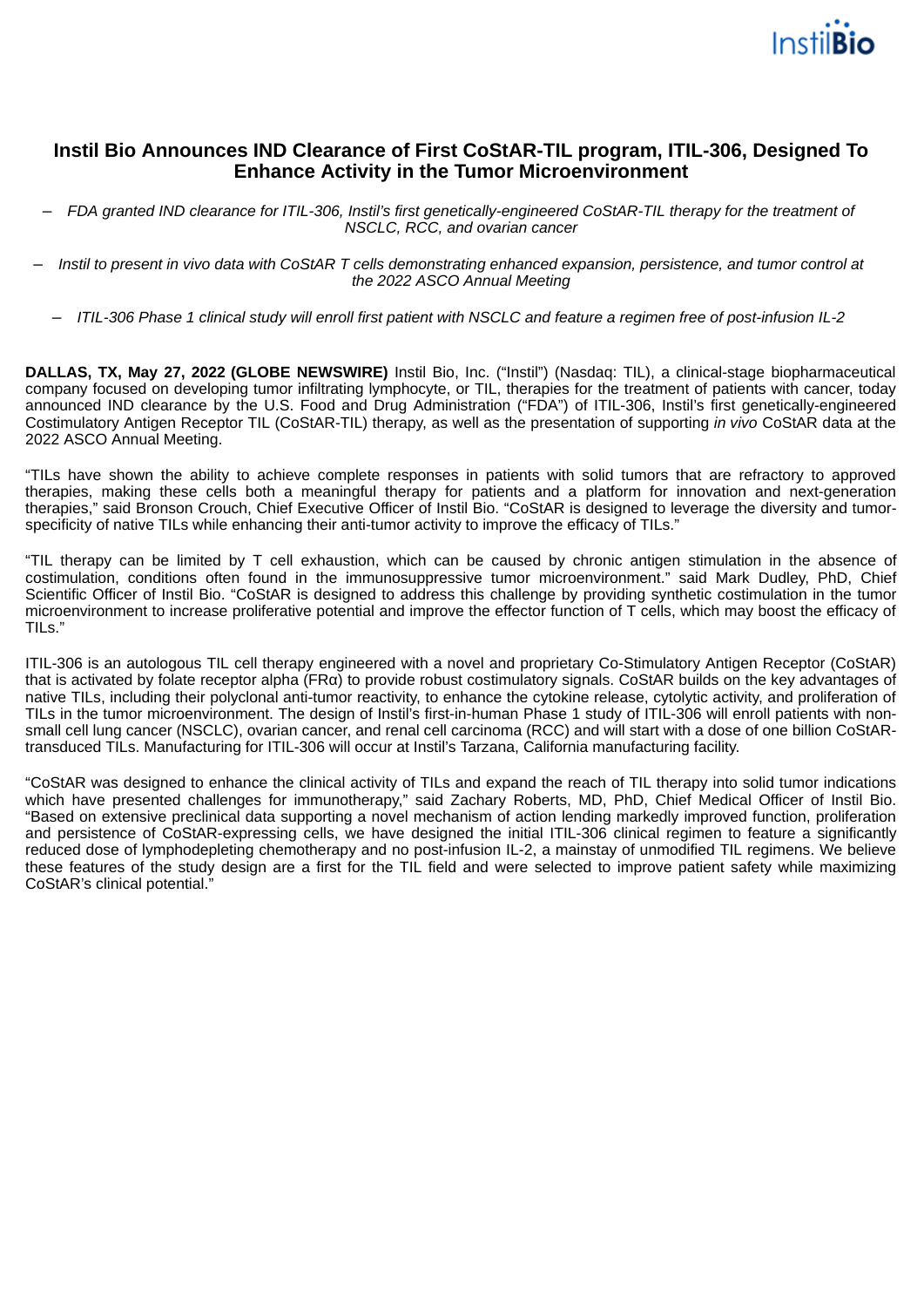

The poster presentation at the 2022 ASCO Annual Meeting will outline findings from studies evaluating anti-FOLR1 CoStAR T cells *in vitro* as well as a mouse solid tumor model *in vivo*. The poster presentation highlights results demonstrating enhanced T cell function and tumor control by CoStAR-modified T cells. Importantly, improved tumor control in a mouse solid tumor model occurred without exogenous IL-2 administration, supporting a clinical CoStAR-TIL regimen free of high-dose IL-2. CoStAR T cells showed limited upregulation of PD-1 after target exposure and demonstrated improved persistence *in vivo*.

Details of the poster presentation are as follows:

**Title:** Antitumor activity of T cells expressing a novel anti-folate receptor alpha (FOLR1) costimulatory antigen receptor (CoStAR) in a human xenograft murine solid tumor model and implications for in-human studies **Session Type:** Poster Session **Session Title:** Developmental Therapeutics—Immunotherapy **Poster:** 190 **Date & Time:** Sunday June 5, 2022, 9:00 AM EDT **Abstract Number:** 2535

Additional information about the presentation and the ASCO Annual Meeting is available on the ASCO website: https://meetings.asco.org/abstracts-presentations/210145

#### **About Instil Bio**

Instil Bio, Inc. (Nasdaq: TIL) is a clinical-stage biopharmaceutical company focused on developing tumor infiltrating lymphocyte, or TIL, therapies for the treatment of patients with cancer. Instil has assembled an accomplished management team with a successful track record in the development, manufacture, and commercialization of cell therapies. Using Instil's proprietary, optimized, and scalable manufacturing processes at its in-house manufacturing facilities, Instil is advancing its lead TIL product candidate, ITIL-168, for the treatment of advanced melanoma and other solid tumors as well as ITIL-306, a next-generation, genetically-engineered TIL therapy using the CoStAR platform for multiple solid tumors. For more information visit www.instilbio.com.

#### **Forward-Looking Statements**

This press release contains forward-looking statements within the meaning of the Private Securities Litigation Reform Act of 1995. Words such as "anticipates," "expects," "future," "intends," "may," "target," and "will," or similar expressions are intended to identify forward-looking statements. Forward-looking statements include statements concerning or implying the therapeutic potential of our product candidates, including ITIL-306; our research, development and regulatory plans for our product candidates; the design and timing of our ongoing and potential future clinical trials and studies and the availability of data therefrom, including our expectations concerning the enrollment and initiation of a Phase 1 study of ITIL-306; the potential for ITIL-306 to provide synthetic costimulation in the tumor microenvironment to increase proliferative potential and improve the effector function of T cells; our expectations concerning the manufacturing of ITIL-306; the potential for us to make submissions concerning, and for our product candidates to receive, regulatory approval from the FDA or equivalent foreign regulatory agencies and whether, if approved, these product candidates will be successfully distributed and marketed; and other statements that are not historical fact. Forward-looking statements re based on management's current expectations and are subject to various risks and uncertainties that could cause actual results to differ materially and adversely from those expressed or implied by such forward-looking statements, including risks and uncertainties associated with the costly and time-